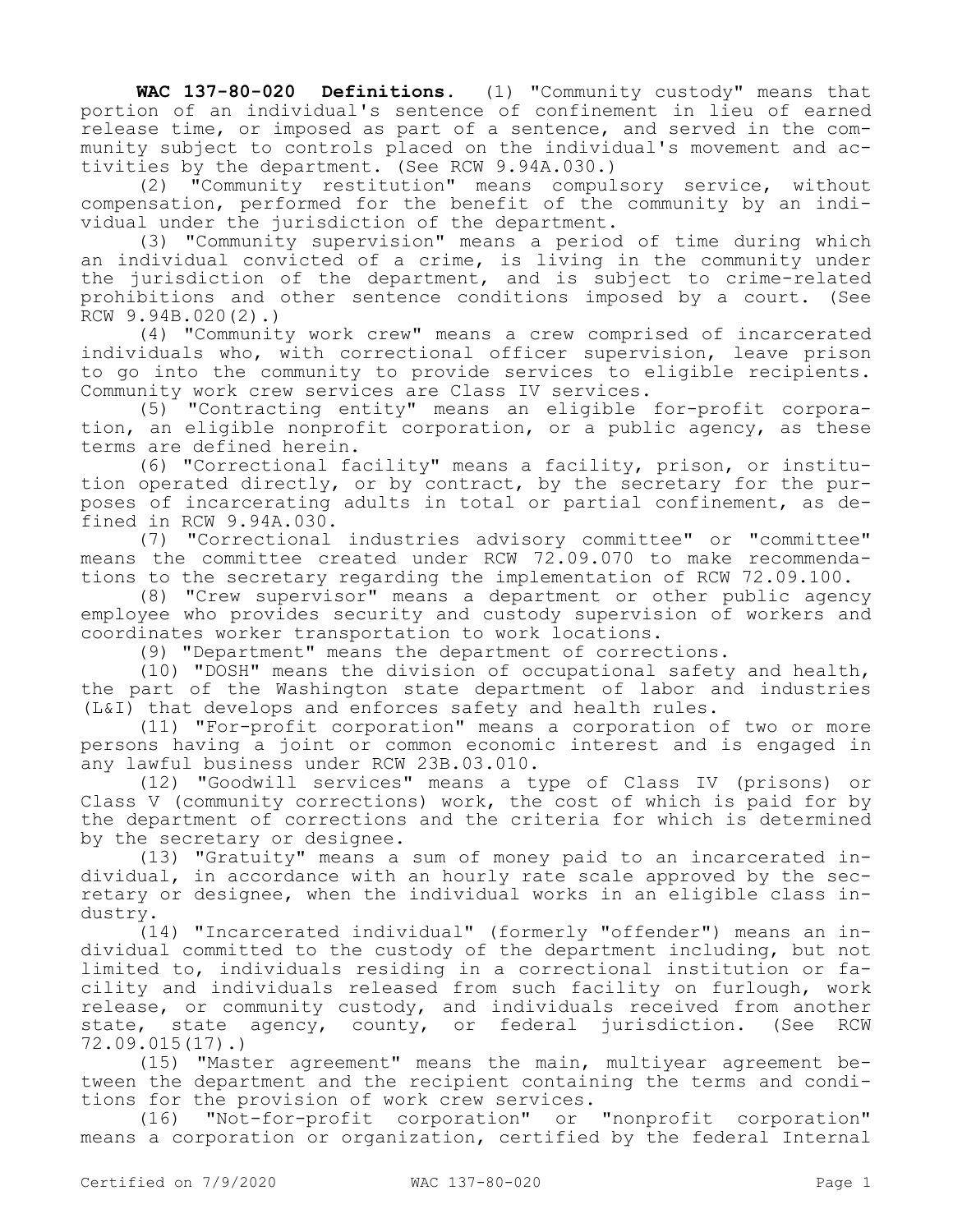Revenue Service as such and for which no part of its income is distributable to its members, directors, or officers.

(17) "Program director (director)" means the correctional industries program administrator appointed by the secretary.

(18) "Project Matrix" means the Class IV and Class V charts developed by the department that contain the types of services, grouped into Levels 1, 2, and 3 based upon risk and difficulty, that can be provided to eligible recipients.

(19) "Public agency" means any agency, political subdivision, or unit of local government of this state including, but not limited to, municipal corporations, quasi-municipal corporations, special purpose districts, and local service districts; any agency of the state government; any agency of the United States; any Indian tribe recognized as such by the federal government; and any political subdivision of another state. (See RCW 39.34.020(1).)

(20) "Public charity" means an organization, usually nonprofit, that holds federal  $501(c)(3)$  tax exempt status. Public charities are generally recognized as those organizations with broad based public support and active programs, for example, houses of worship, benevolence organizations, animal welfare agencies, and educational organizations.

(21) "Recipient of the services" or "recipient" means an eligible nonprofit corporation, an eligible for-profit corporation, or a public agency, as these terms are defined herein, eligible to receive one or more types of work crew services.

(22) "Secretary" means the secretary of the department of corrections or his or her designee.

(23) "Service agreement" means the written and fully signed agreement required between a prison or community corrections location and a recipient, that is necessary before workers may perform goodwill services for the recipient.

(24) "Social welfare organization" means a civic 501(c)(4) organization, considered by the federal IRS to be operated exclusively for the promotion of social welfare, that is primarily engaged in actively promoting the common good in ways related to the organization's purpose.

(25) "Worker" means an individual under department jurisdiction who is incarcerated, in work release, or under community supervision or community custody who performs work crew services for eligible recipients.

(26) "Work location" means the location where workers perform the services or create the products requested by the recipient or contracting entity and over which such entity has the right of access or control.

(27) "Work program" means a comprehensive work program designed to provide individuals under department jurisdiction with work skills, work experience, and exposure to the work ethic.

(28) "Work project description" means a localized agreement, for up to one year, that operates under a Class IV or Class V master agreement to detail the responsibilities of the recipient and the community or community restitution work crew for each distinct work project.

(29) "Work release" means a program of partial confinement in which eligible individuals under department jurisdiction are employed or engaged as students in a regular course of study at school.